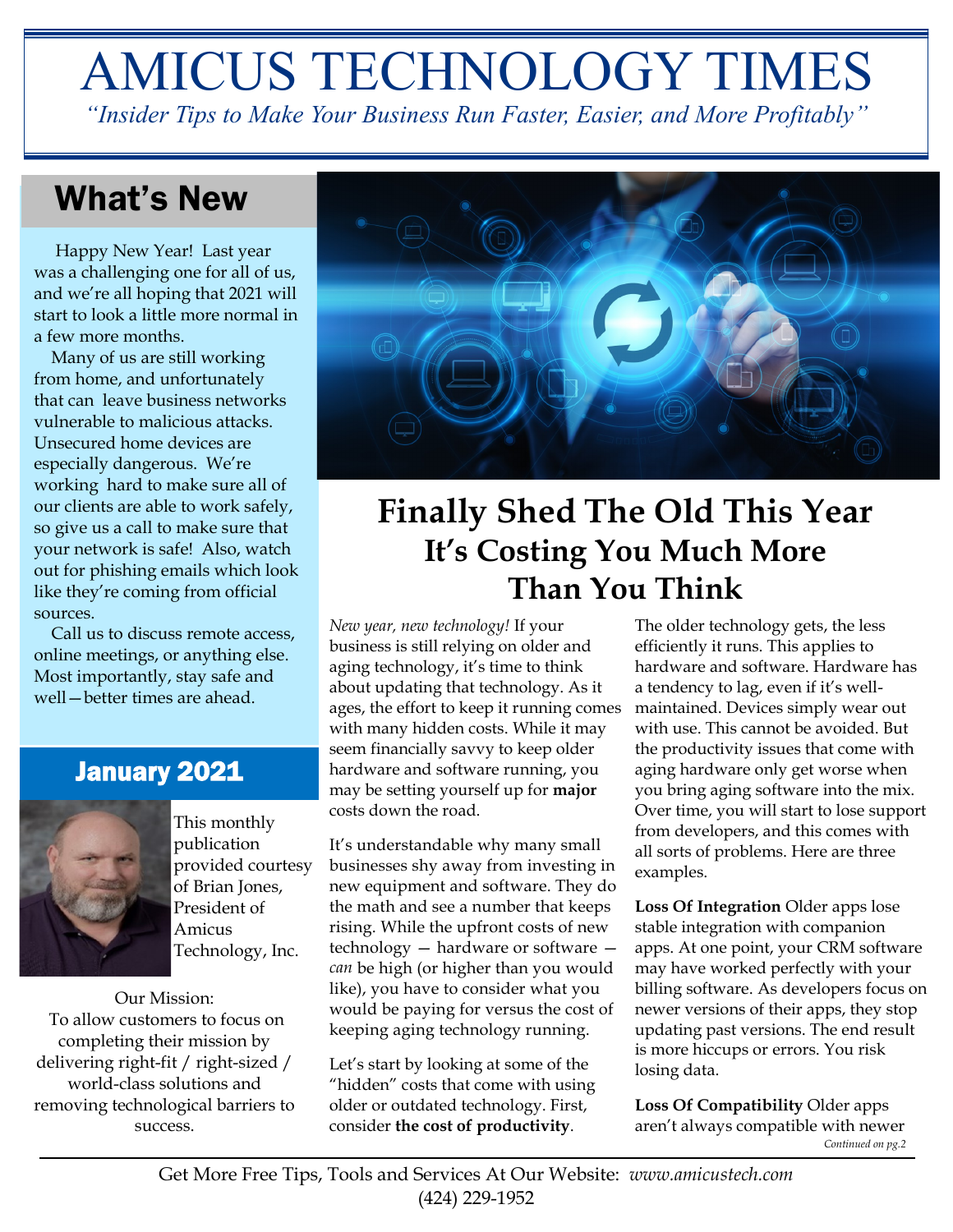#### Amicus Technology Times January 2021

#### *Continued from pg.1*

apps. What should you do when still using an old software and your vendors or customers use the up-to-date version? It can result in a lot of aggravation on everyone's part, and you can end up losing customers. One Microsoft survey showed a vast majority of consumers – 91% – would walk away from a business if that business were using older technology.

**Loss Of Time And Money** Factoring in slow equipment and a loss of integration and compatibility, aging tech makes it harder for your team to do their jobs. A recent study by Currys PC World found that employees lose an average of 46 minutes **every day** due to aging technology. That adds up to about 24 days per year and an average loss of about \$3,500 per employee – though that number can vary wildly from industry to industry. You can be sure the cost in time and money has a ripple effect throughout the entire business.

While productivity takes a hit, there's another major issue that comes up when your business relies on aging technology: **security**.

As your tech ages, and as developers end support, this means you'll see fewer security patches. Eventually, there will be *zero* security patches, leaving you vulnerable. Developers may stop supporting older products, but hackers and cybercriminals will keep on trying to break

**"One Microsoft survey showed a vast majority of consumers — 91% — would walk away from a business if that business were using older technology."**

into those products. They know small businesses tend to update their systems at a slower pace, and this gives criminals an advantage.

If you get caught using outdated software and a hacker is able to break into your network, the costs associated with this kind of a data breach can put a business under. It's devastating. The problem is made worse if you had limited IT security in place (or none at all) and weren't backing up your data. It's like handing your business over to the criminals! The importance of IT security cannot be overstated, and if you are working on older computers with outdated software, risks are greater.

**So, What Can You Do?** As we said before, many small businesses assume that keeping their technology up-todate is cost prohibitive. They don't want to deal with the upfront cost that comes with investing in new hardware and software. While it can be costly, depending on your needs, there are ways to mitigate those costs.

One great example is through a Hardware-as-a-Service (HaaS) and Software-as-a-Service (SaaS) company or program. These allow small businesses to stay current without having to drop a tidy sum in order to make it all happen. These services are often offered through managed service providers (MSPs) that are dedicated to helping small businesses with all of their IT needs, including keeping their technology updated and their network secure from outside intruders.

When you factor in the loss of productivity (and the frustration that comes with that) along with the costs that come with data breaches, malware infections or cyberattacks, it can easily be worth it to kick your old tech to the curb and embrace the new!

**Free Report Download:** 

## **The Business Owner's Guide To IT Support Services And Fees**

You'll learn:

### **IT BUYERS** GUIDE

 $\frac{\mathfrak{s}^{\mathfrak{s}}\mathfrak{s}}{s}$ What Every Business F Owner MUST Know About IT **Support Services** And Fees

**What You Should Expect To** Pay For IT Support For Your<br>Business And How To Get **Exactly What You Need** 

- The three most common ways IT companies charge for their services and the pros and cons of each approach
- A common billing model that puts ALL THE RISK on you, the customer, when buying IT services; you'll learn what it is and why you need to avoid agreeing to it
- Exclusions, hidden fees and other "gotcha" clauses IT companies put in their contracts that you DON'T want to agree to
- How to make sure you know exactly what you're getting to avoid disappointment, frustration and added costs later on that you didn't anticipate

#### **Claim your FREE copy today! Call us at (310) 670-4962**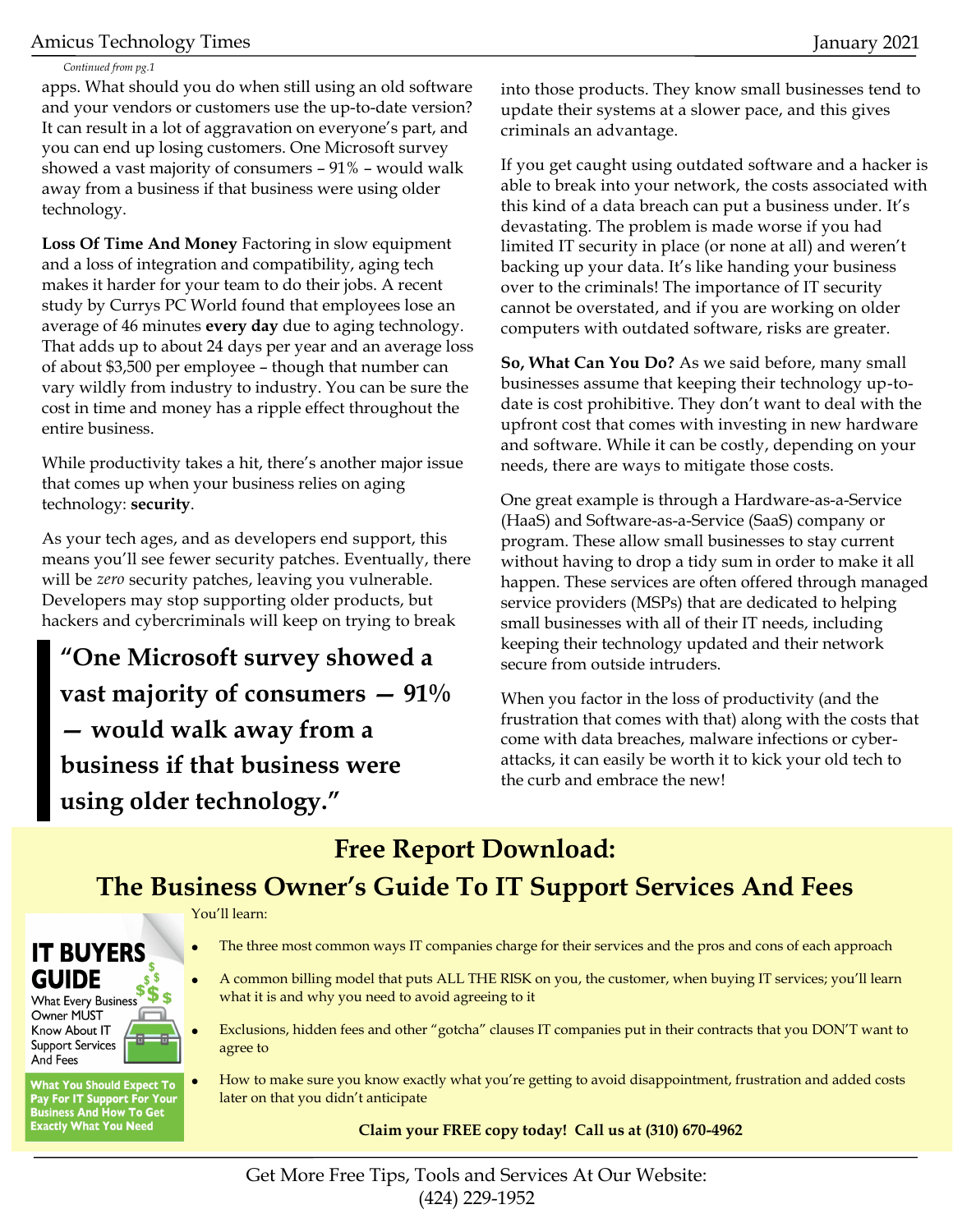# **Shiny New Gadget Of The Month:**



### **NexOptic DoubleTake Binoculars**

You might not realize, but binocular technology has come a long way in the past 10 years. It's all thanks to advances in other areas of technology, including high -resolution cameras and highresolution displays. Bring these technologies together along with some serious image processing, and you are left with NexOptic's DoubleTake Binoculars!

This pair of binocs is slightly smaller than a good pair of traditional lenses, but it comes with so much more, including a 12 megapixel sensor capable of shooting 4K video. It's GPS and WiFi enabled and has a Micro SD card port so you can easily save your photos and video. It's like a supercharged camera, but it has something your average phone camera does not: 10X digital zoom. It's great for travel or hobbies like birdwatching. Learn more at NexOptic.com/doubletake

# **6 Time Management Tips For The Busy Entrepreneur**

Face it, there will never be enough hours in the day to accomplish everything you need to do. But, if you methodically review how you spend your days and instill focus and discipline while completing daily priorities, you will soon find more time to work on the long-term success of your business. Here are six ways to do it.

#### **1. Conduct A Time Audit.**

Sit down and review three months of activity. The data from the analysis will show where you spent your time (which projects, tasks and priorities demanded your attention) and with whom you collaborated to get the work done. The audit will also shed light on areas where you were distracted, where you were the most productive and which tasks/projects took more (or less) time than anticipated.

#### **2. Eliminate Time Drains.**

These are the kinds of things that sneak up on you and steal time that can be put to better use growing your business. Look for these time drains: not delegating tasks, not managing meetings efficiently (tip: always have an agenda!) and spending too much time writing/responding to e-mails. If you've done your job as a leader, members of your team can handle a majority of meetings and e-mails. You hired great people. Now let them do their jobs.

#### **3. Take Control Of Your Calendar.**

Remember, *you* drive your schedule; don't let others drive it. Block time throughout your day and guard against changing your schedule to work on tasks that are not important or urgent. The way you allocate your time has a direct correlation to your effectiveness as a leader and, ultimately, the performance of your business. Prudent calendar



management will also send a strong signal to your team that you should take this seriously.

#### **4. Plan Your Day.**

When you know your priorities for the day, you will be better prepared to reset your work schedule if the unexpected comes your way. Once your schedule is set, block off chunks of time to work on your priorities. I recommend 90-minute blocks so you can concentrate on big -picture items or work on a group of related tasks. Stay disciplined and don't allow yourself to go over that allotted time.

#### **5. Limit Interruptions.**

Now comes the hard part. Once you start working on each priority, you need to remain focused. Close the door and don't answer the phone unless it's a critical issue. Avoid checking your e-mail. Don't let distractions slow you down.

#### **6. Hold Yourself Accountable.**

Share your tasks, priorities and deadlines with a colleague. Meet with that person at least monthly to review how well you managed your time. The probability of success increases when you have someone watching your progress and coaching you until you the cross the finish line.



*Andy Bailey is the founder, CEO and lead business coach at Petra, an organization dedicated to helping business owners across the world achieve levels of success they never thought possible. With personal experience founding an Inc. 500 multimillion -dollar company that he then sold and exited, Bailey founded Petra to pass on the principles and practices he learned along the way. As his clients can attest, he can cut through organizational b.s. faster than a hot knife through butter.*

# Referral Campaign—Don't Miss Out!

Between now and March 31, 2021 we're offering a \$1,000 referral bonus to you or your favorite charity when someone you refer to us signs a minimum 12-month managed service contract! Know anyone who might benefit from our unique combination of managed services and personal IT support? If so, send us their contact information—and copy us on a simple email introduction. That's all it takes! (*[bajones@amicustech.com](mailto:bajones@amicustech.com?subject=I%20hav%20a%20referral%20for%20you!)*) 310-670-4962